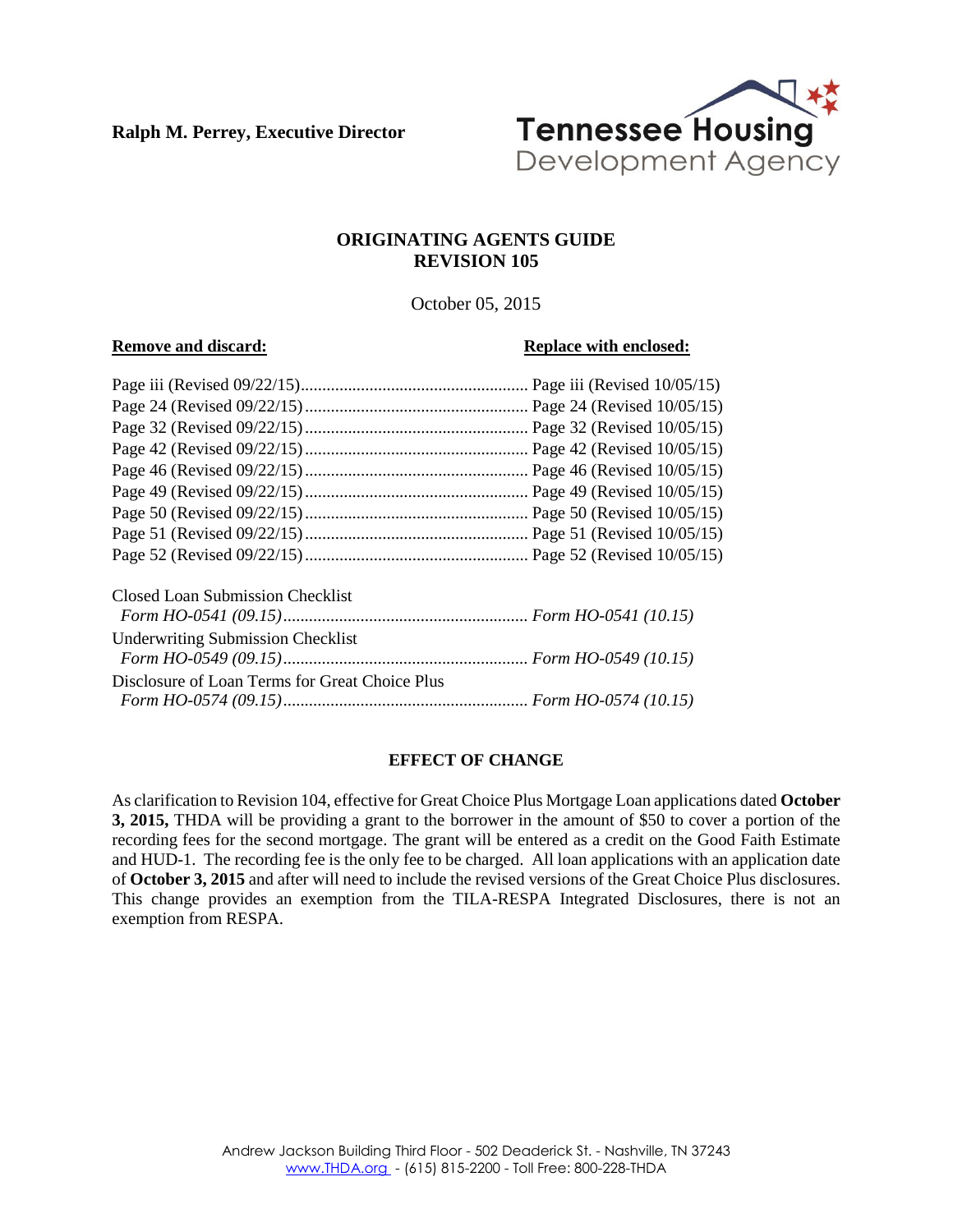

# **Originating Agents Guide**

## JANUARY 2014

Latest Revision: 10/05/15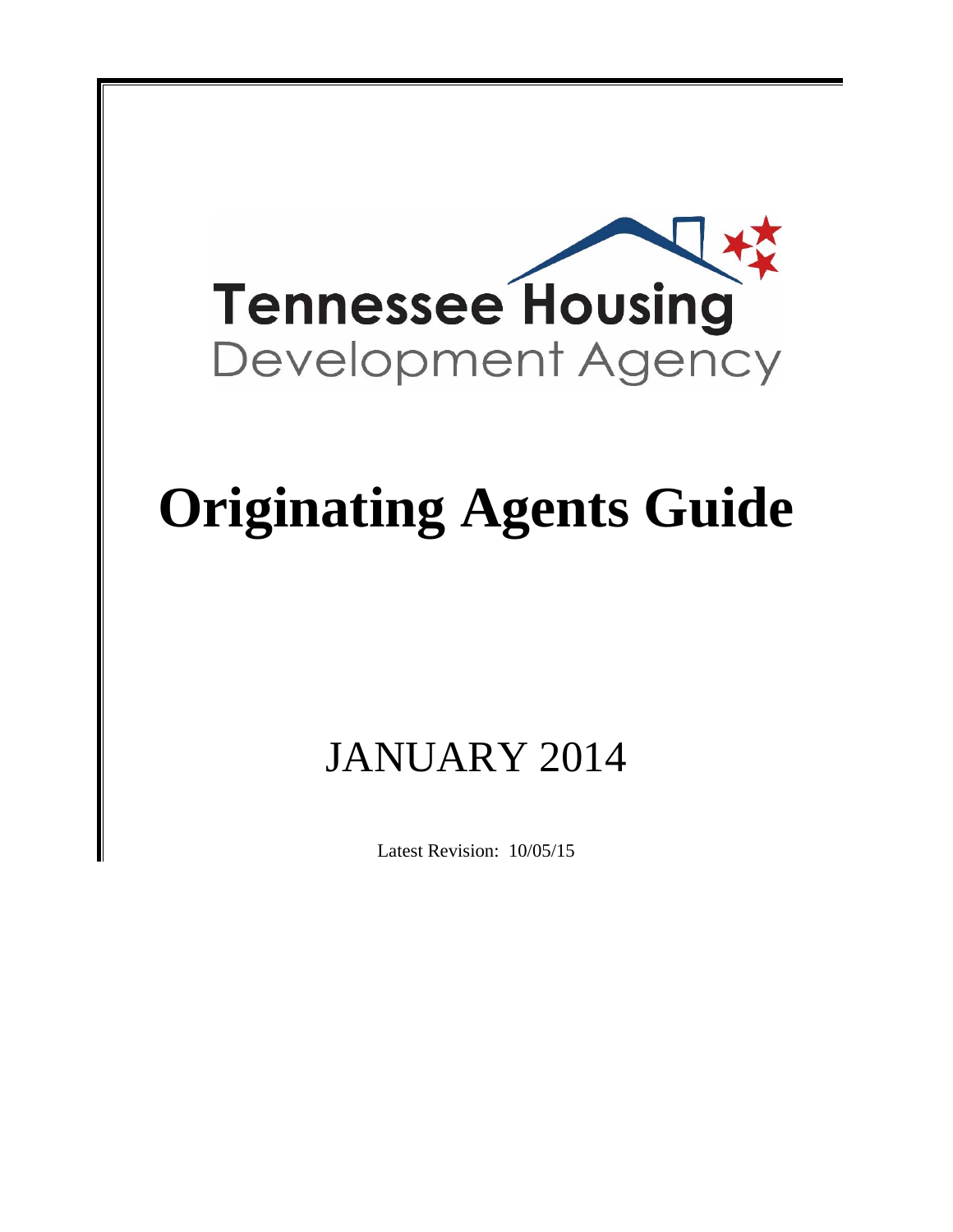### PART III PROCEDURES

#### SECTION 6: SUBMITTING AN APPLICATION FILE TO THDA

| 6.1 |                                                                                 |  |
|-----|---------------------------------------------------------------------------------|--|
| 6.2 |                                                                                 |  |
|     |                                                                                 |  |
|     |                                                                                 |  |
|     |                                                                                 |  |
|     |                                                                                 |  |
|     |                                                                                 |  |
|     |                                                                                 |  |
|     |                                                                                 |  |
|     |                                                                                 |  |
|     |                                                                                 |  |
|     |                                                                                 |  |
|     |                                                                                 |  |
|     |                                                                                 |  |
|     |                                                                                 |  |
|     |                                                                                 |  |
|     | Final Divorce Decree/Marital Dissolution; Court Ordered Child                   |  |
|     |                                                                                 |  |
|     | Verification of Employment; Most Recent Pay Stub; Form Evidencing               |  |
|     |                                                                                 |  |
|     |                                                                                 |  |
|     | Original Certificate of Title or Original Manufactured Certificate of Origin 31 |  |
|     | Verification of Deposit or Bank Statements for Previous Two Months  31          |  |
|     |                                                                                 |  |
|     |                                                                                 |  |
|     |                                                                                 |  |
|     |                                                                                 |  |
|     |                                                                                 |  |
|     |                                                                                 |  |
| 6.3 |                                                                                 |  |
|     |                                                                                 |  |
|     |                                                                                 |  |
|     |                                                                                 |  |
| 6.4 |                                                                                 |  |
|     |                                                                                 |  |
|     |                                                                                 |  |
|     |                                                                                 |  |
| 6.5 |                                                                                 |  |
|     |                                                                                 |  |
|     |                                                                                 |  |
|     |                                                                                 |  |
|     |                                                                                 |  |
|     |                                                                                 |  |
|     |                                                                                 |  |
|     |                                                                                 |  |
|     |                                                                                 |  |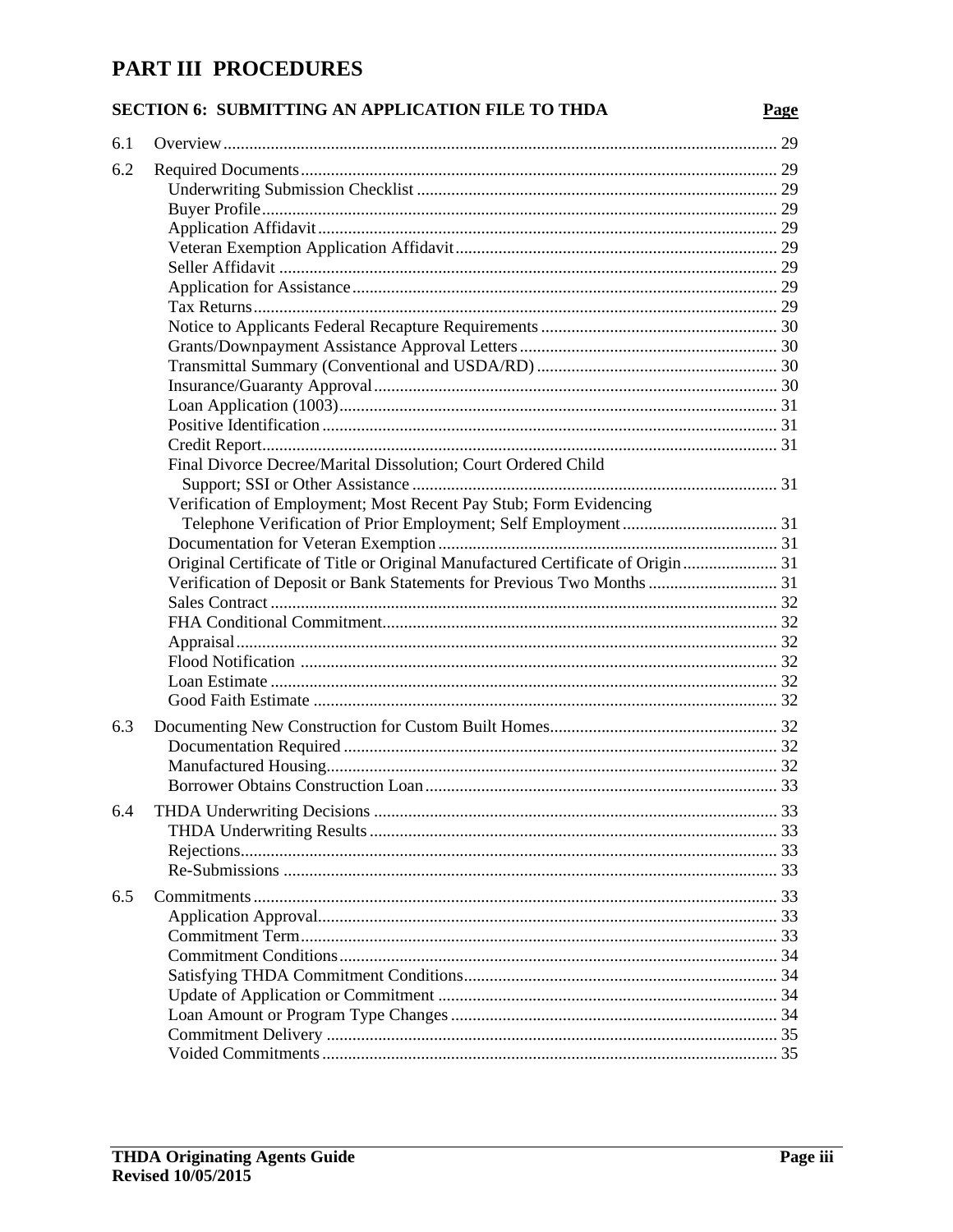#### **5.1 OVERVIEW**

#### **A. Disclosures**

1. Great Choice

Originating agents are required to provide all disclosures that comply with all federal and state laws and/or regulations. These include, without limitation, signed and dated copies of loan estimate, Tennessee Residential Property Condition Disclosure and transfer of servicing disclosures.

2. Great Choice Plus

Originating agents will provide all disclosures that comply with all federal and state laws and/or regulations. These include GFE and Disclosure of Loan Terms.

#### **B. Underwriting Guidelines, Debt Ratios, Credit Scores, Compensating Factors**

Eligible applicants must meet credit underwriting standards of the relevant insuring program, as evidenced by the approval of a Direct Endorsement underwriter or the insurer, program accepted, underwriting software, i.e. Loan Prospector (LP), Desktop Underwriter (DU). LP or DU acceptance must also be signed by the Originating Agent underwriter or processor verifying the accuracy of information or data required to receive approval.

All loan submissions with a borrower(s) credit score (middle score or lowest score if only two scores) below 640 will not be eligible for THDA funding. THDA will accept loans with the following decision responses which shall meet the following THDA requirements:

- 1. Approve/Eligible: Maximum debt ratio of 45% and a minimum credit score of 640.
- 2. Refer/Eligible due to "no score" only: Loans must be manually underwritten using non tradiitonal credit guidelines in accordance with FHA guidelines, maximum debt ratio of 45%.
- 3. Refer/Eligible: Loans must be manually underwritten, maximum debt ratio of 43%, minimum credit score of 640, and must meet two of the three THDA overlays listed below.
	- The borrower must have a verified rental history. Verification of rental (VOR) is acceptable if borrower is renting from a commercial management company; or 12 months canceled checks/bank verification if borrower is renting from a private landlord.
	- One month PITI in reserves. This cannot be a gift.
	- A two year job history with a minimum of 12 months at current employer.
- 4. Approve/Ineligible: As it refers to the HUD REO \$100.00 down payment program only, maximum debt ratio of 45% and minimum credit score of 640.

All THDA loan application packages will be required to include a copy of the completed FHA Loan Underwriting and Transmittal Summary or Loan Analysis signed by an authorized program endorsed underwriter of the Originating Agent, or correspondent underwriting agent. (See Section 6.2. K)

Any closed loan subsequently determined to be ineligible for program insurance due to noncompliance with that program's credit underwriting guidelines will be ineligible for THDA funding and subject to repurchase without exception.

#### **C. Homebuyer Education**

 Great Choice Plus and Homeownership for the Brave borrowers are required to obtain pre-purchase homebuyer education and counseling provided by a THDA approved Homebuyer Education (HBEI) Provider at one of the approved agencies listed on THDA's website at www.thda.org. Each person on the loan is required to obtain homebuyer education. The following formats are available for Homebuyer Education: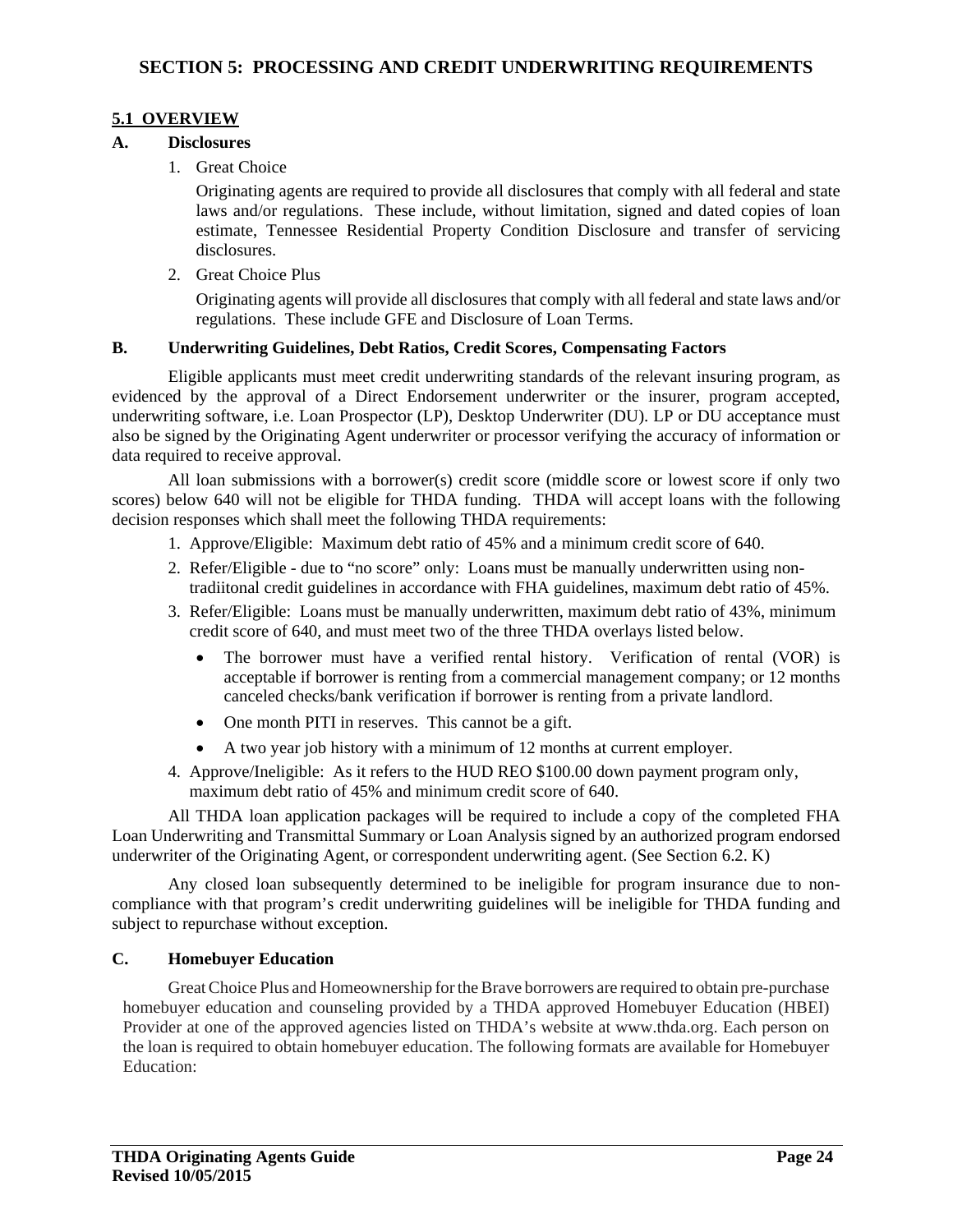#### **T. Sales Contract**

Include a copy of the purchase agreement (fully executed by seller and Applicant) in the application file. Information in the application file. Any changes to the purchase agreement must be initialed by seller and Applicant.

#### **U. FHA Conditional Commitment**

Enclose the HUD Form 92800.5B (FHA Conditional Commitment) and the Appraisal Analysis Sheet, both signed by the DE Underwriter.

#### **V. Appraisal**

Enclose an original Uniform Residential Appraisal Report (FMNA 1004) in the application file. The Uniform Residential Appraisal Report must reflect inspections of both the interior and exterior of the dwelling. If the original Appraisal must be submitted to the loan insurer or guarantor, a legible copy must be enclosed.

If the negotiated sales price for the property was modified after the Appraisal was provided, enclose a letter from the appraiser that indicates any changes in the appraiser's conclusions.

#### **W. Flood Notification**

If the property lies within a Special Flood Hazard Zone, the Originating Agent must make proper and timely disclosure to the Applicant in compliance with federal regulations. Provide a life of loan Flood Hazard certification with the initial underwriting submission package or closed loan documents.

#### **X. Loan Estimate**

 The initial Loan Estimate (LE) must be included in the Underwriting Submission Package and any subsequent changes in the LE, if necessary, must be included in the Closed Loan Submission Package. Great Choice Plus mortgage loan applications should reflect a \$50 credit from THDA to the borrower, representing the grant THDA is providing the borrower to cover a large portion of the recording fees for the second mortgage loan Deed of Trust.

#### **Y**. **Good Faith Estimate**

A Good Faith Estimate (GFE) must be provided for the Great Choice Plus mortgage loan. Recording fees are the only allowable fees.

#### **6.3 DOCUMENTING NEW CONSTRUCTION FOR CUSTOM BUILT HOMES**

**NOTE:** *This section does not apply to the purchase of a new or proposed residence located on a lot that is not owned by the Applicant prior to the date of the loan closing.* 

#### **A. Documentation Required**

- 1. Copy of Warranty Deed to lot.
- 2. Copy of construction contract.
- 3. Contractor's detailed cost estimate, if applicable.
- 4. Contractor's final itemized bill, if applicable.
- 5. Final inspection with photos, when complete.

#### **B. Manufactured Housing**

For manufactured housing, additional or substituted documentation must include a contract for the manufactured home and documentation for the cost of foundation, utilities, landscaping, driveways and all other necessary improvements.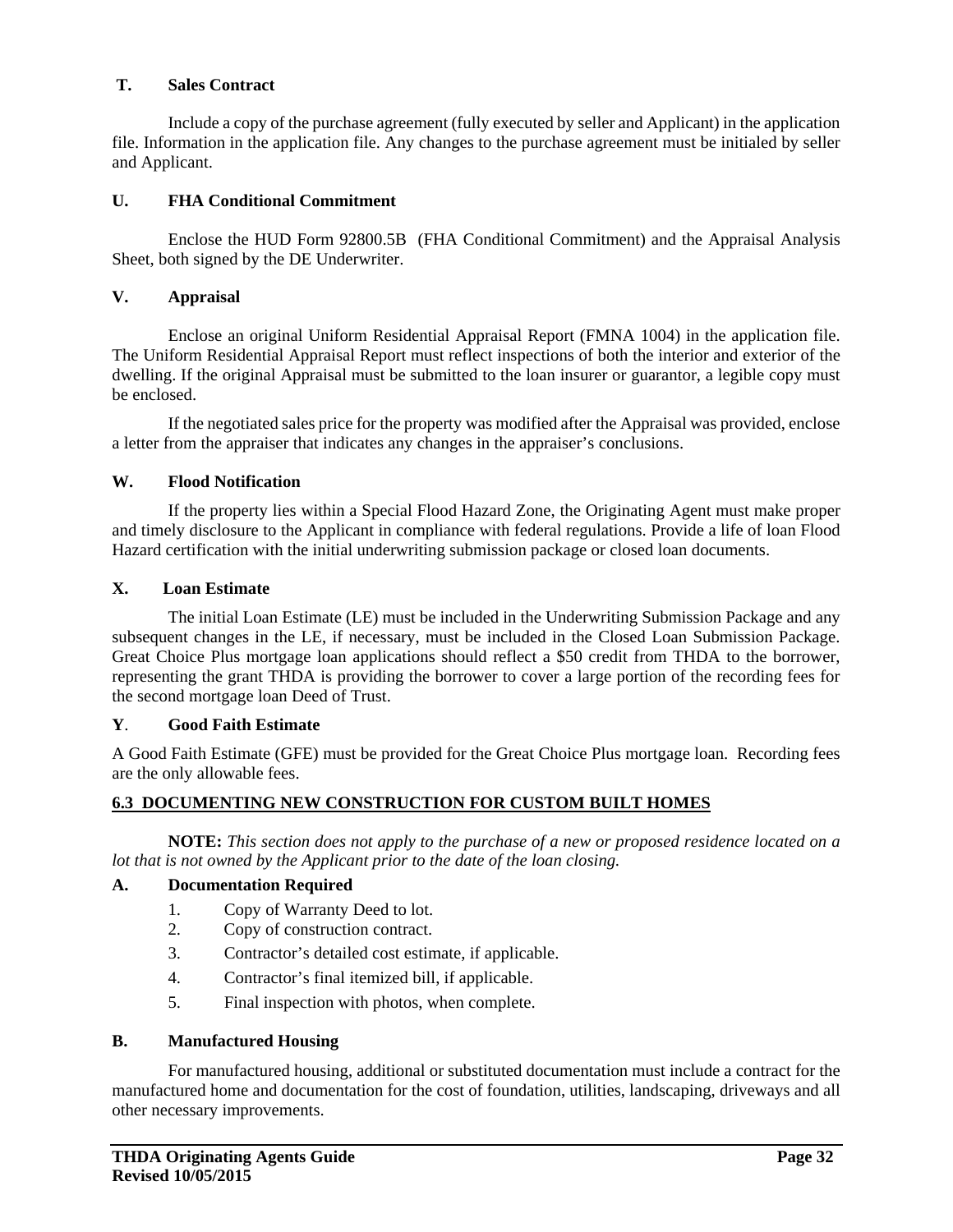2. Origination Fee

A fee up to 2% of the Base Loan Amount is permissible, and is paid to the Originating Agent. The origination fee may not be charged on financed FHA MIP, VA Guaranty Fee, USDA/RD Guaranty Fee or PMI, unless expressly permitted by FHA, VA, USDA/RD or PMI regulations. Either the Borrower or the seller may pay the Origination Fee up to 2%. No additional origination fee may be charged to the Borrower or seller.

A loan originator may designate an origination point on page 2 of the CD.

3. Discount Points

A discount fee of ¼% of the actual or total loan amount is permissible, and is paid to the Origination Agent. Either the Borrower or seller may pay the ¼% discount fee.

- 4. THDA allows the Originating Agent to charge an Application Fee of up to \$600. If the Originating Agent elects to charge the Application Fee, it must be included on the LE and CD. The total Application Fee cannot exceed \$600.
- 5. A \$50 grant will be provided to the borrower for the Great Choice Plus program. The credit should be reflected on the GFE. THDA will reimburse the lender at the time the loan is purchased.

#### **7.7 USE OF MERS SYSTEM**

Originating Agents who are MERS members, in good standing, may use loan documentation showing Mortgage Electronic Registration Systems, Inc., as the nominee for Originating Agent and Originating Agent's successors and assigns for THDA loans closed on or after July 1, 2006. The THDA loan number must be reflected on all THDA loan documentation in addition to the use of the Mortgage Identification Number (MIN) as may be assigned and required by MERS.

Originating Agents shall cause each deed of trust (with THDA Rider) securing a THDA loan to be properly recorded in the Register's Office of the county in which the property is located and to register such deeds of trust with MERS in accordance with applicable MERS requirements. Originating Agent may sell servicing rights to THDA loans registered with MERS only to THDA approved Servicers who are also MERS members in good standing.

Originating Agent shall, upon THDA's request, obtain and properly record an assignment of any MERS registered THDA loan from MERS to THDA or as THDA may direct. In the event of any dispute regarding a THDA loan registered with MERS, Originating Agent shall take all steps deemed necessary by THDA to protect THDA's interest. All other requirements of this Guide and of the Working Agreement between THDA and Originating Agent shall apply to each THDA loan regardless of registration with MERS.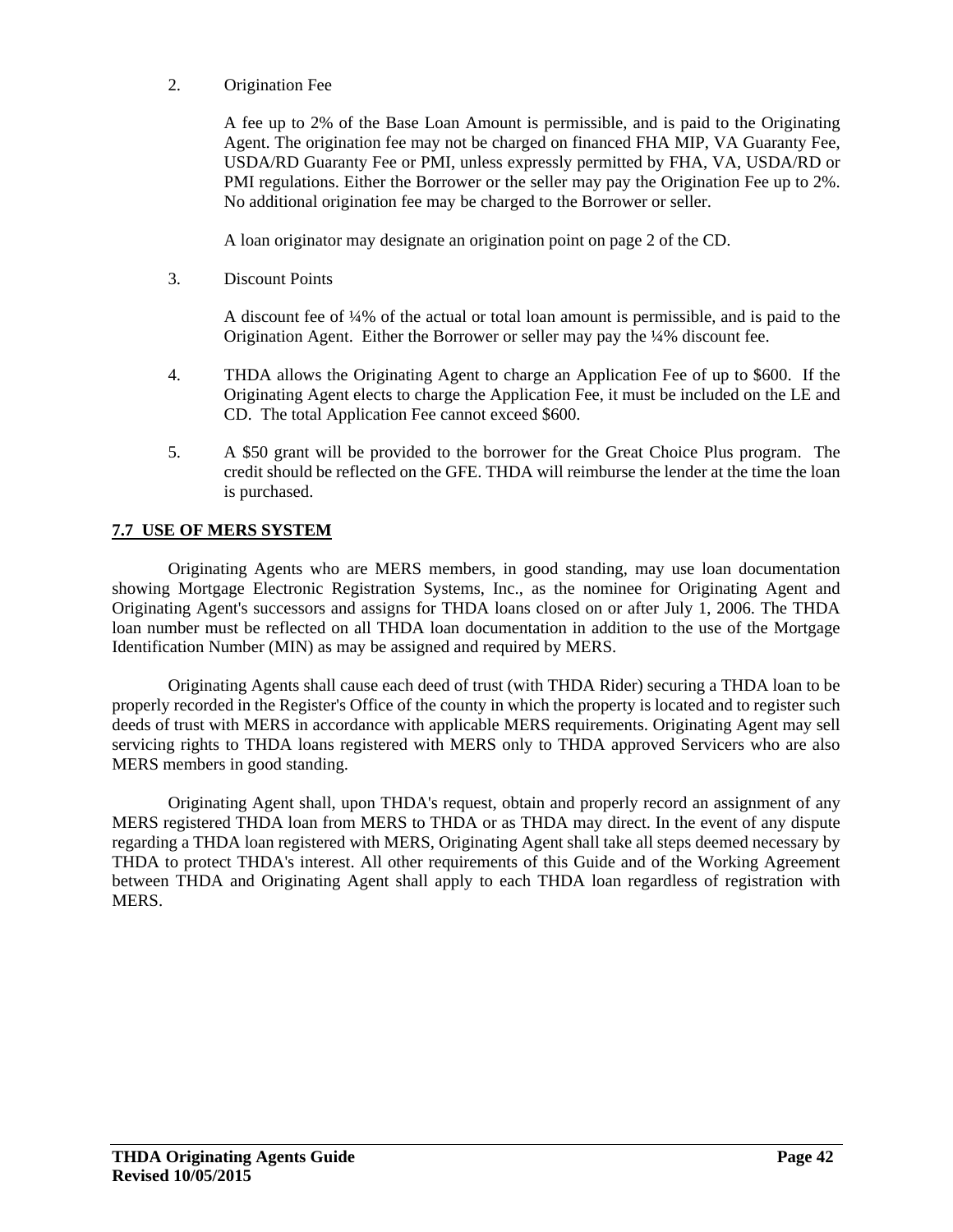#### **I. Warranty Deed**

Enclose a copy (before recording) of the fully executed Warranty Deed(s) that convey(s) the property to the Borrower. A copy of the recorded Warranty Deed(s) is/are required if a Manufactured Home.

#### **J. Closing Disclosure**

The Closed Loan Submission Package must include the Closing Disclosure (CD).

Great Choice Loan Allowable Fees

#### I. Great Choice Loan:

A loan originator may designate an origination point on page 2 of the CD. THDA allows up to 2% origination points for all Great Choice loans. THDA also allows the Originating Agent to charge a ¼% discount point. If the Originating Agent elects to charge the ¼% discount, it must be included on the CD.

Please note that THDA allows the Originating Agent to charge an Application Fee of up to \$600. If the Originating Agent elects to charge the \$600 Application Fee, it must be included on the CD. The total Application Fee cannot exceed \$600.

#### II. Great Choice Plus Loan:

THDA only allows customary recording fees. THDA does not allow Lender title policy on the Great Choice Plus loan. THDA Great Choice Plus loans are exempt from state stamp taxes. HUD-1 will be used to disclose recording fee and \$50 grant from THDA.

#### **K. Hazard Insurance**

THDA must receive a copy of the hazard insurance policy declarations page, or a copy of the Certificate of Insurance, signed by an authorized agent of the insurance company. The original policy or Certificate of Insurance must be sent to the THDA Servicer.

#### **L. Termite Inspection/Treatment Certificate (when applicable)**

See Section 7.4.C.

#### **M. Flood Insurance (when applicable)**

See Section 7.4.E.

#### **N. Commitment Conditions**

Enclose any documents to satisfy, at closing, conditions specified in the Commitment, if not otherwise satisfied with documents listed above.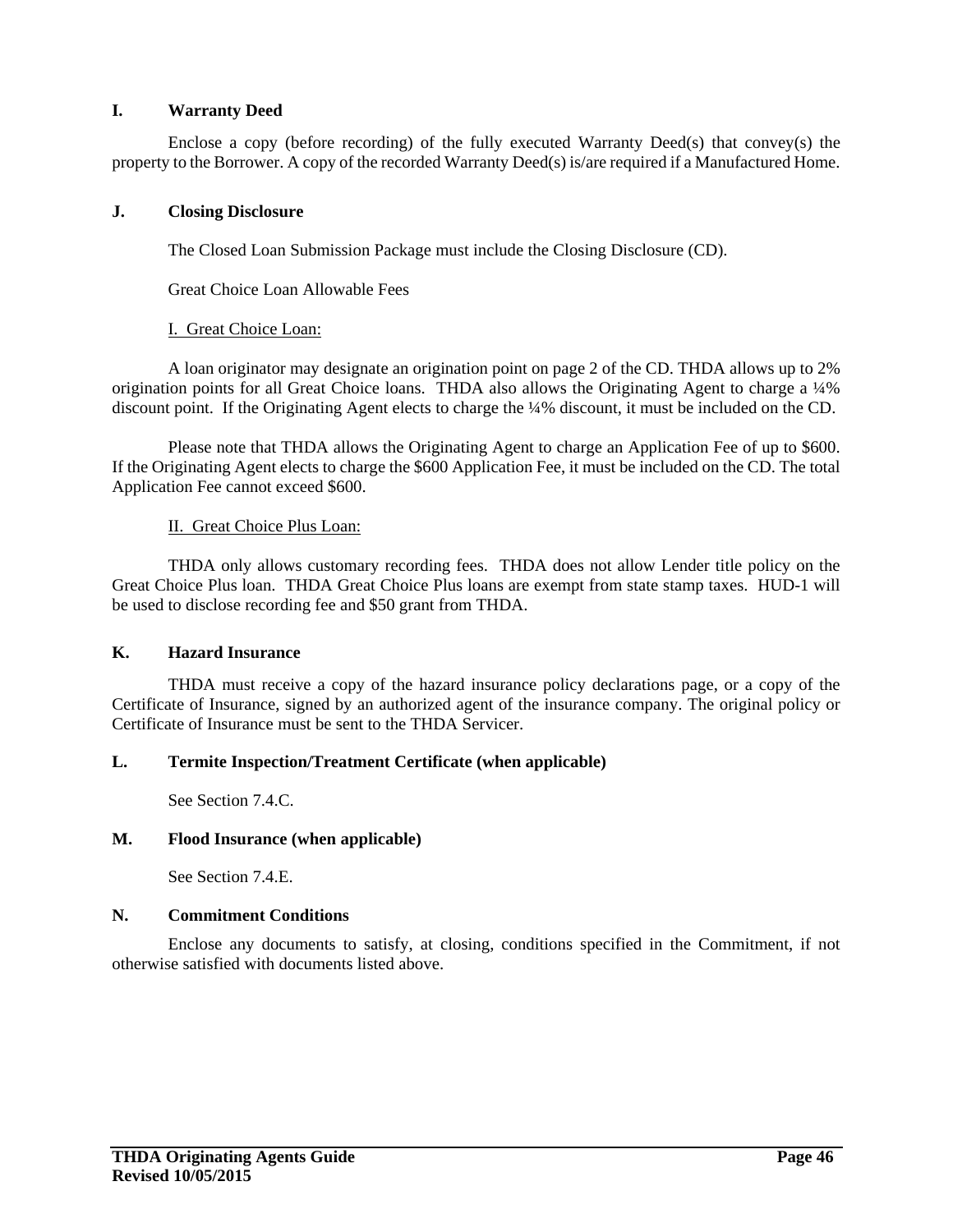#### **SECTION 9: THDA FORMS AND INSTRUCTIONS**

As a result of Tax Code requirements, THDA must require certain forms. Application files or closed loan packages that do not contain fully executed THDA forms, as required, will not be accepted by THDA. These forms must be included in THDA application files and in THDA closed loan packages as indicated in this Guide. THDA forms are in addition to the typical forms utilized in the mortgage industry. These forms are to be considered part of this Guide.

THDA forms may not be altered.

THDA forms may not be distributed to a lender who is not an Originating Agent or to any other unauthorized individual or entity.

Detailed instructions for completion of each THDA form follows in the order that they are typically encountered in the lending process:

Application Affidavit HO-0450 (03/11) Veteran Exemption Application Affidavit HO-0460 (02/07) Notice to Applicants Federal Recapture Requirements HO-0448 (09/99) Seller Affidavit HO-0451 (09/99) Application for Assistance HO-0573 (09/15) Buyer Profile HO-0439 (02/15) Underwriting Submission Checklist HO-0549 (10/15) Affidavit of Affixation HO-0453 (12/06) Legally Enforceable Obligation Letter HO-0476 (10/14) Closed Loan Submission Checklist HO-0541 (10/15) THDA Rider HO-0440 (08/03) Request for Loan Purchase with Acknowledgement and Certification HO-0444 (10/14) Disclosure of Loan Terms for Great Choice Plus Second Mortgage Loan HO-0574 (10/15)

#### **APPLICATION AFFIDAVIT HO-0450 (03/11)**

#### **VETERAN EXEMPTION APPLICATION AFFIDAVIT HO-0460 (02/07) (If Applicable)**

The Application Affidavit or Veteran Exemption Application Affidavit (if applicable Application Affidavit must be executed by each applicant and non-qualifying spouse. The household income figure to be provided in item #4 is the maximum allowable income for the size of the applicant's household and location of property. The acquisition cost figure for Great Choice is to be provided in item #5 is the maximum THDA acquisition cost for the county in which the property is located. The original Application Affidavit or Veteran Exemption Application Affidavit is required by THDA. All changes or whiteouts must be initialed by the Applicant(s).

Each Application Affidavit or Veteran Exemption Application Affidavit, must be executed and notarized within the State of Tennessee; however, in rare circumstances, an Application Affidavit or Veteran Exemption Application Affidavit may be executed and notarized outside the State of Tennessee, such as when a person is a member of the armed forces, is stationed outside the state and is unable to be present while the application is being processed.

#### **NOTICE TO APPLICANTS FEDERAL RECAPTURE REQUIREMENTS HO-0448 (09/99)**

This form is mandatory for all THDA loan applications. The Applicant and all Co-Applicants must sign and date the form at the time of application. Provide a copy to the Applicant. Enclose the original signed and dated form in the application file when submitted for THDA underwriting.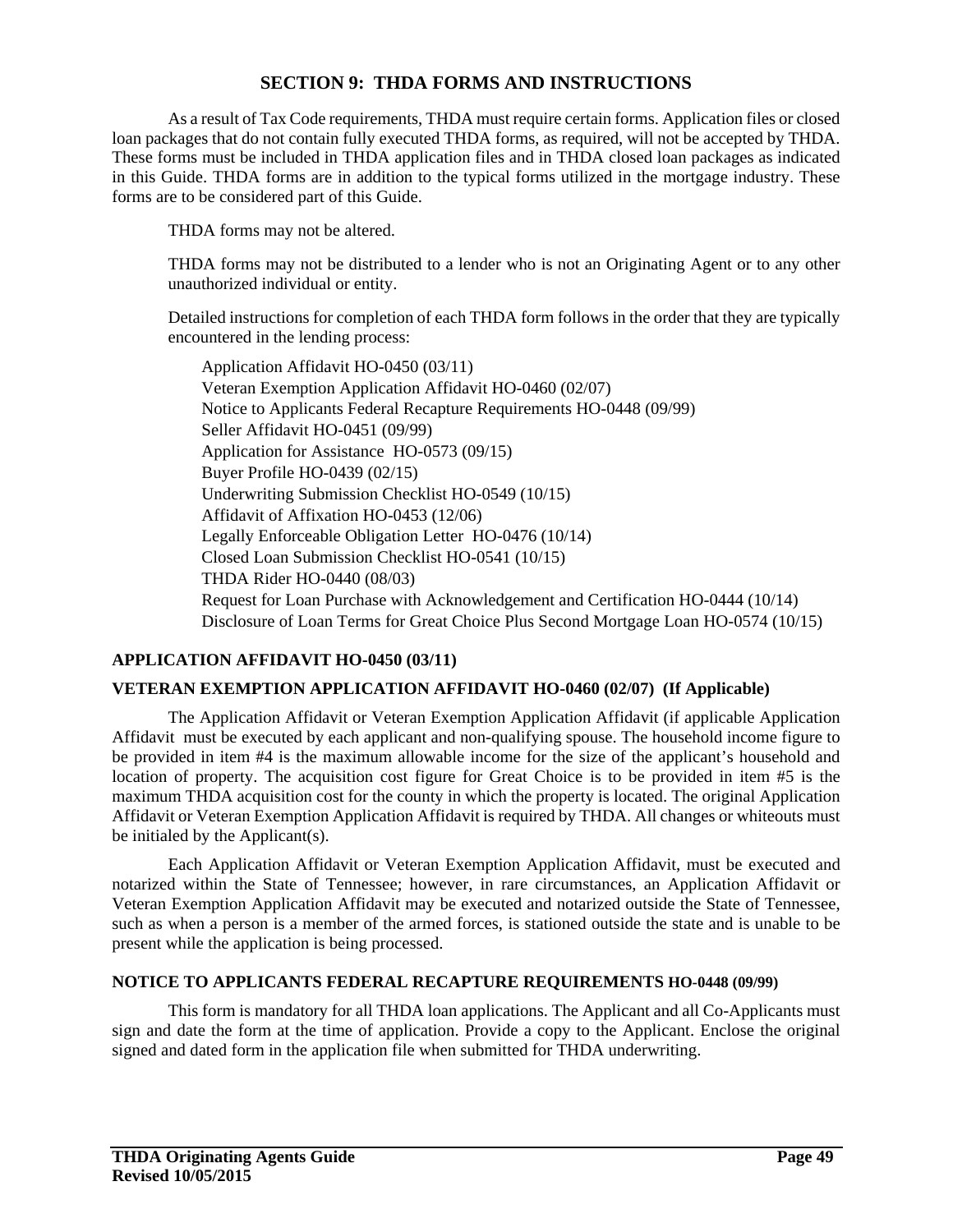#### **SELLER AFFIDAVIT HO-0451 (09/99)**

The seller of the property must complete a Seller Affidavit for each application file submitted to THDA. The Seller Affidavit is to assist in determining whether the purchase of the property involves more than the purchase price specified in the sales contract.

The seller must sign and date the Seller Affadavit, and it must be notarized. Enclose the original Seller Affidavit in the application file when submitting for THDA underwriting. In the absence of the original Affidavit at the time of loan approval, a prior to closing contingency will be THDA receipt of the original.

#### **APPLICATION FOR ASSISTANCE HO-0573 (09/15)**

This form must be completed and the original included in each loan application package submitted under the Great Choice Plus Loan Program. The application should indicate the total FHA loan amount including MIP, the exact (dollars and cents) amount of assistance based on 4% of the sales price, the anticipated closing date, and the complete name of the settlement agent. This form must be signed by the Borrower(s) and an authorized representative of the lender.

#### **BUYER PROFILE HO-0439 (02/15)**

This form is critical to facilitate accurate reports by THDA. Complete this form accurately and completely and enclose it with the application file when submitted for THDA underwriting.

#### **UNDERWRITING SUBMISSION CHECKLIST HO-0549 (10/15)**

Use this form as a cover sheet for all application files submitted to THDA.

Follow the checklist closely and complete all information. Items omitted may cause the application file to be returned for completion and resubmission. Do not change the size of this form.

The checklist has five main sections:

- 1. General Information.
- 2. THDA Program Eligibility. Must include original documents, notarized as indicated.
- 3. Great Choice Plus Loans/Downpayment/Closing Cost Assistance. Must be documented as indicated, if applicable.
- 4. Credit Package. Must include documentation, as indicated.

Originating Agent Information: Provide complete information, including the Originating Agent's four-digit O. A. Number as assigned by THDA. An omitted or incorrect Originating Agent number and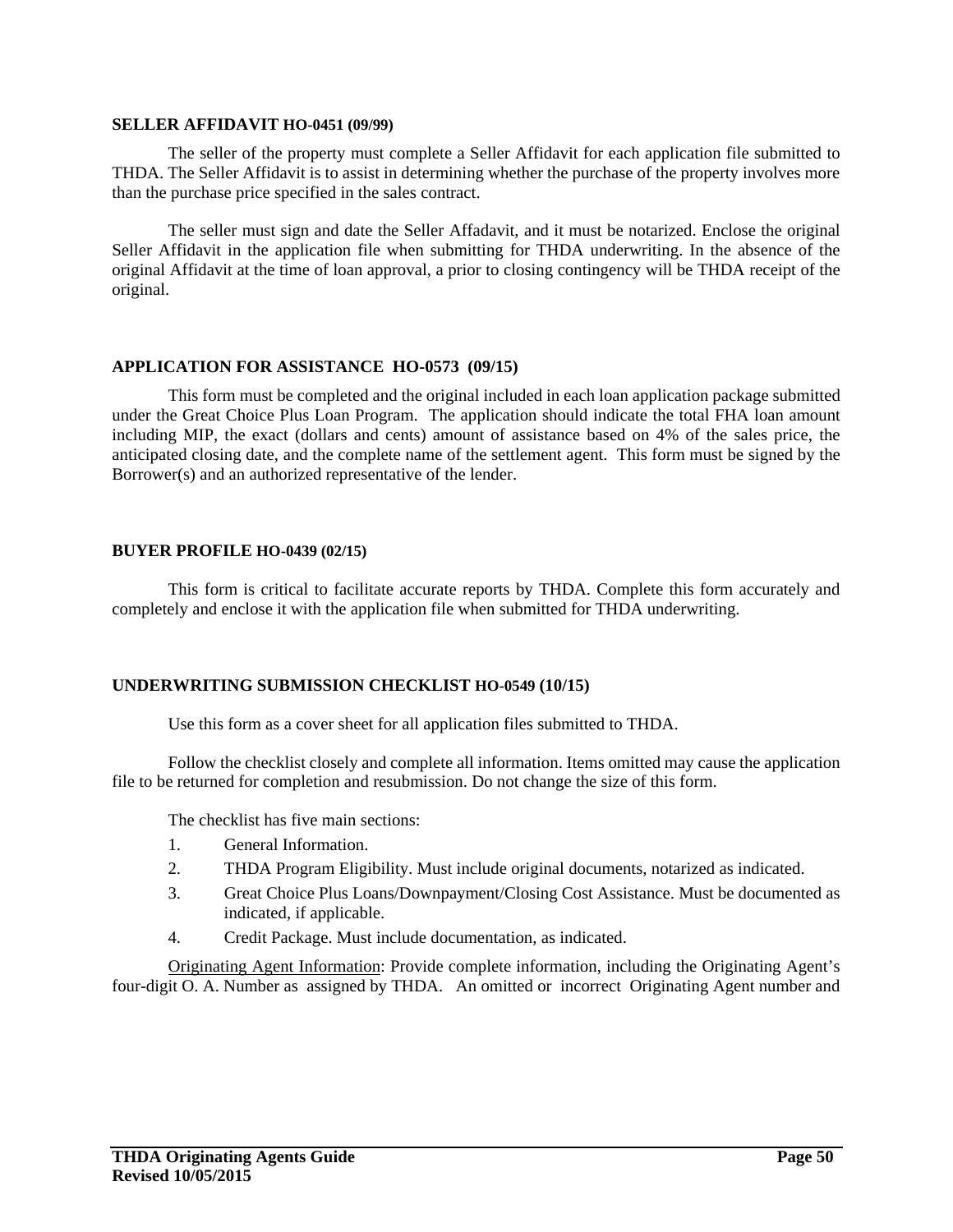omitted or incorrect branch address are the primary causes of misdirected commitments and misdirected funding checks.

Primary Applicant: Include primary Applicant's name as it will appear on all documents. It must be accurate and consistent.

Property Address: Must be accurate and consistent on all documents.

Submission Purpose: As indicated, this form may be used for purposes in addition to the initial submission of an application file.

Program Type: Indicate the desired THDA loan program.

Loan Type: Indicate whether the loan type is FHA, VA, Conventional or USDA/RD.

Property Type: Indicate the correct property type. Check the appropriate block to indicate a residence that is a single family detached or a condominium. Check "Other" and indicate in the blank provided if the residence is a 2, 3 or 4 family home, or is a PUD, townhouse, zero lot line, modular or manufactured home.

#### THDA Program Eligibility/Credit Package

A check mark, an "X" or "N/A" must be indicated for each document listed on the form. Refer to Section 6.2 for additional information.

An Originating Agent staff member's signature, printed or typed name and telephone number must appear at the bottom of the checklist. Without this information, the file is considered incomplete. In addition, if this information is omitted, THDA does not know who to call if questions arise.

#### **AFFIDAVIT OF AFFIXATION HO-0453 (12/06)**

An original Affidavit of Affixation is required on all manufactured home loans and must be recorded as a separate document. It cannot be recorded with or attached to the Deed of Trust for recordation.

#### **LEGALLY ENFORCEABLE OBLIGATION LETTER HO-0476 (10/14)**

For any Great Choice loans insured by FHA/HUD the Originating Agent will receive a Legally Enforceable Obligation Letter (LEOL) attached to the THDA Loan Commitment. HUD/FHA requires that THDA provide a Legally Enforceable Obliation Letter when THDA has agreed to provide DPA funds in the form of the Great Choice Plus loan. The Borrower(s) is to sign the LEOL at closing and a copy of the executed LEOL must be sent back to THDA with the initial closing submission package in order for THDA to purchase the Great choice Plus loan.

The Originating Agent is to retain the original LEOL in their loan file to accompany the FHA insurance application associated with the first mortgage.

#### **CLOSED LOAN SUBMISSION CHECKLIST HO-0541 (10/15)**

Use this form when submitting all closed loan files to THDA, regardless of the source of funding. This form can also be used as a checklist for submission of follow-up documentation. Complete all items on this form. Do not change the size of this form.

#### **THDA RIDER HO-0440 (08/03)**

The THDA Rider must be completed, executed, attached to and recorded with the deed of trust for all THDA first mortgage loans, regardless of loan type. The THDA Rider must be signed by all Borrowers who are required to sign the first deed of trust and recorded with the deed of trust.